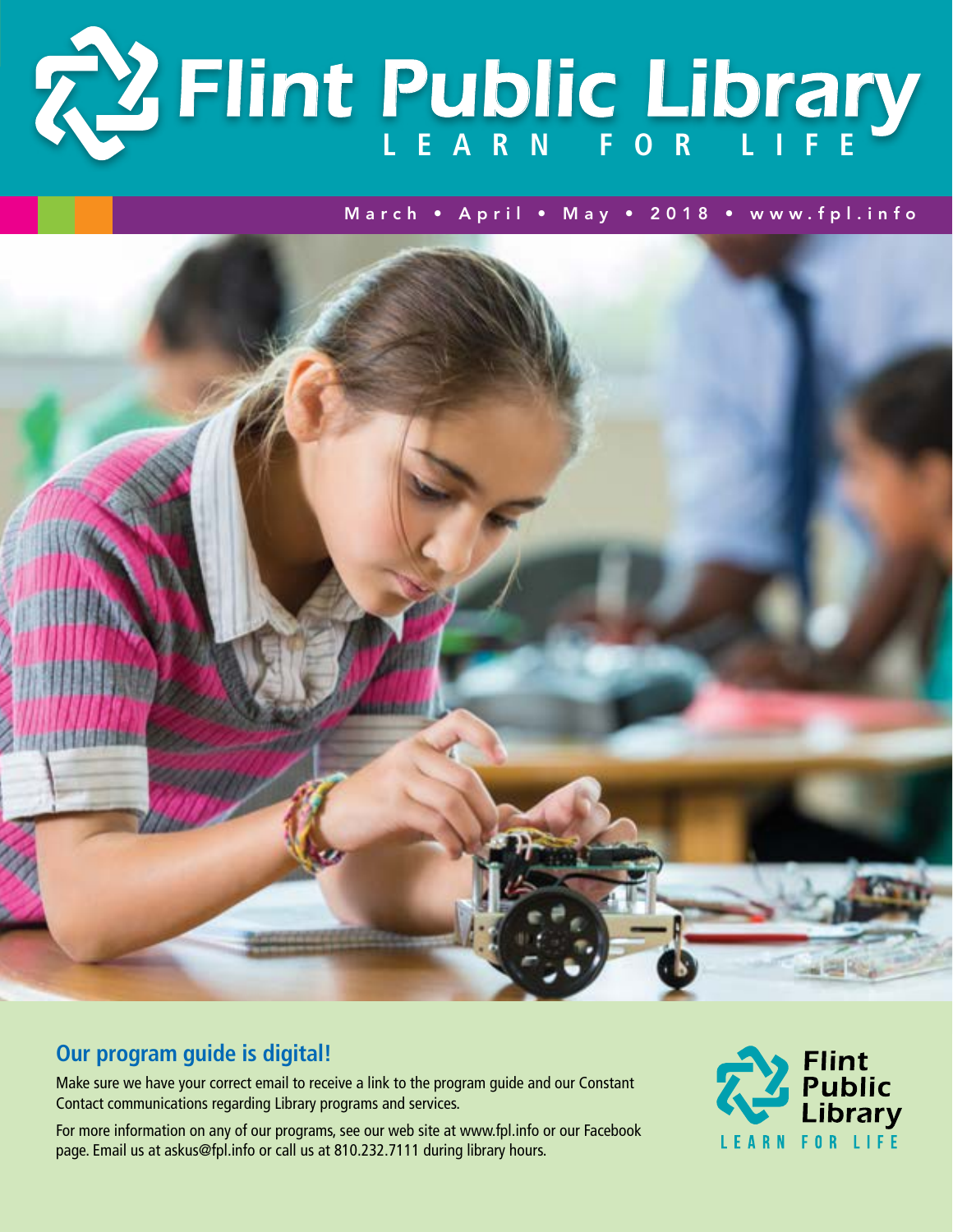# **CALENDAR**

### MARCH 1, THURSDAY

- Spring Reading Kickoff; fpl.readsquared.com continues through April 7, 2018
- FDL Monthly Board Meeting, 5:30pm

### MARCH 3, SATURDAY

- Volunteer Income Tax Assistance, registration begins at 9am and ends when slots are filled for the day.
- Friends of the Library Book Drop-Off, 10am
- Super Saturday Story Time: Dr. Seuss' Birthday and Tap & Tell, 1pm
- STEAM Saturdays, (2nd grade and up), 2pm
- Robot Rally (ages 10+), 3:30-5pm\*
- Chess for Everyone, 3-5:30pm

### **MARCH 6, TUESDAY**

• Armchair Traveler, 12:15pm

### MARCH 8, THURSDAY

- Classroom Concert, Merry Music Maker, 10am\*
- Teen Filmmaking Workshop, grades 8-12, 4:30-5:30pm

### MARCH 10, SATURDAY

- Volunteer Income Tax Assistance, registration begins at 9am and ends when slots are filled for the day
- Super Saturday Story Time: Kites and Tell-a-Tail, 1pm
- Teen Tech Open Lab, 2pm\*
- Saturdays with Steve, Minecraft, ages 10+, 3:30-5pm

### **MARCH 13, TUESDAY**

- Armchair Traveler, 12:15pm
- Beyond the Books Library Tour, 1-2pm\*
- Tween/Teen Writers Workshop, 4:30-6pm
- Friends of FPL, 5:30pm
- Tendaji Talks, 6-7:30pm

### MARCH 15, THURSDAY

• Teen Filmmaking Workshop, grades 8-12, 4:30-5:30pm

### MARCH 17, SATURDAY

- Volunteer Income Tax Assistance, registration begins at 9am and ends when slots are filled for the day
- Super Saturday Story Time: St. Patricks Day and Tap & Tell, 1pm
- Robot Rally (ages 10+), 3:30-5pm\*
- Chess for Everyone, 3-5:30pm

### **MARCH 20, TUESDAY**

• Armchair Traveler, 12:15pm

### March 21, Wednesday

- Fiction Only Book Club, Jimmy Bluefeather by Kim Heacoxt, Noon
- Children's Meet the Author and Illustrator of I Got Rhythm, 5pm

### MARCH 22, THURSDAY

• Teen Filmmaking Workshop, grades 8-12, 4:30-5:30pm

### March 23, Friday

• Meet the Author of *X: A Novel*, Ilyasah Shabazz, daughter of Malcolm X, 6:30pm

### March 24, Saturday

- Volunteer Income Tax Assistance, registration begins at 9am and ends when slots are filled for the day.
- Super Saturday Story Time: Author Visit, Josie's Bedazzled Shoes, Tell-a-Tail, 1pm
- Basic Needs Fair, 10am-1pm
- Saturdays with Steve, Minecraft, ages 10+, 3:30-5pm

### **MARCH 27, TUESDAY**

- Armchair Traveler, 12:15pm
- Tween/Teen Writers Workshop, 4:30-6pm

### March 28, Wednesday

• FDL Finance Committee Meeting, 5:30pm

### March 29, Thursday

• Teen Filmmaking Workshop, grades 8-12, 4:30-5:30pm

### *Library Closed - Good Friday Weekend Friday-Monday March 30-April 2, 2018*

### April 3, Tuesday

• Spring Break Family Movie *How to Train Your Dragon* 2, 2-4pm

### April 4, Wednesday

• Tech StudiOH! Open House, 3:30-5:30pm

### **APRIL 5, THURSDAY**

- Tech StudiOH! Open House, 3:30-5:30pm
- Teen Filmmaking Workshop, grades 8-12, 4:30-5:30pm
- FDL Monthly Board Meeting, 5:30pm

### April 6, Friday

• Become a Library Ambassador, 2pm\*

#### April 7, Saturday

- Friends of the Library Book Drop-Off, 10am
- Super Saturday Story Time: Money Smart and Tell-A-Tail, 1pm
- 3D Print a Glider (ages 10+), 3:30-5pm
- Chess for Everyone, 3-5:30pm

### APRIL 10, TUESDAY

- Armchair Traveler, 12:15pm
- Tween/Teen Writers Workshop, 4:30-6pm
- FFPL Regular meeting, 5pm
- FFPL Annual meeting, 5:30pm
- Tendaji Talks, 6-7:30pm

### April 11, Wednesday

• Spoken Word Performance, 5-7pm

### April 12, Thursday

• Teen Filmmaking Workshop, grades 8-12, 4:30-5:30pm

**2**

• Concert: University of Michigan Ann Arbor's Women's Glee Club, 6:30pm

### April 13, Friday

• Classroom Concert, Susan Harrison, 10:30am\*

### APRIL 14, SATURDAY

- Beyond the Books Library Tour, 11am\*
- Super Saturday Story Time: Habitats and Tap & Tell: 1pm
- Family Dance: Pint Sized Polkas, 2pm
- Saturdays with Steve, Minecraft, ages 10+, 3:30-5pm
- Robot Rally, ages 10+, 3:30-5pm\*
- After Hours Concert: Punk Rok Night, 6:30pm

### **APRIL 17, TUESDAY**

- Armchair Traveler, 12:15pm
- Friends Preview Book Sale Night, 5-7:30pm

• Teen Filmmaking Workshop, grades 8-12,

• Super Saturday Story Time: Earth Day and

• Saturdays with Steve: Minecraft, ages 10+,

• Tween/Teen Writers Workskhop, 4:30-6pm

• FDL Finance Committee Meeting, 5:30pm

• Super Saturday Story Time: Dios LeLibros and

• STEAM Saturdays, (2nd grade and up), 2pm • Saturdays with Steve, Minecraft, ages 10+,

• Teen Filmmaking Workshop, grades 8-12,

• FDL Monthly Board Meeting, 5:30pm

*April 26, Thursday-STAFF DAY*

• Robot Rally (ages 10+), 3:30-5pm\* • Chess for Everyone, 3-5:30pm

### April 18, Wednesday

- Fiction Only Book Club, *The Sympathizer* by Viet Thanh Nguyen, Noon
- Used Book Sale, 2-7pm

### APRIL 19, THURSDAY

4:30-5:30pm

April 20, Friday • Used Book Sale, 12-5pm

APRIL 21, SATURDAY • Used Book Sale, 10am-5pm

Tell-a-Tail, 1pm

**APRIL 24, TUESDAY** • Armchair Traveler, 12:15pm

April 25, Wednesday

*Library Closed*

April 28, Saturday

Tap & Tell, 1pm

MAY 1, TUESDAY

MAY 3, THURSDAY

4:30-5:30pm

• Armchair Traveler, 12:15pm

3:30-5pm

3:30-5pm\*

• Used Book Sale, 2-7pm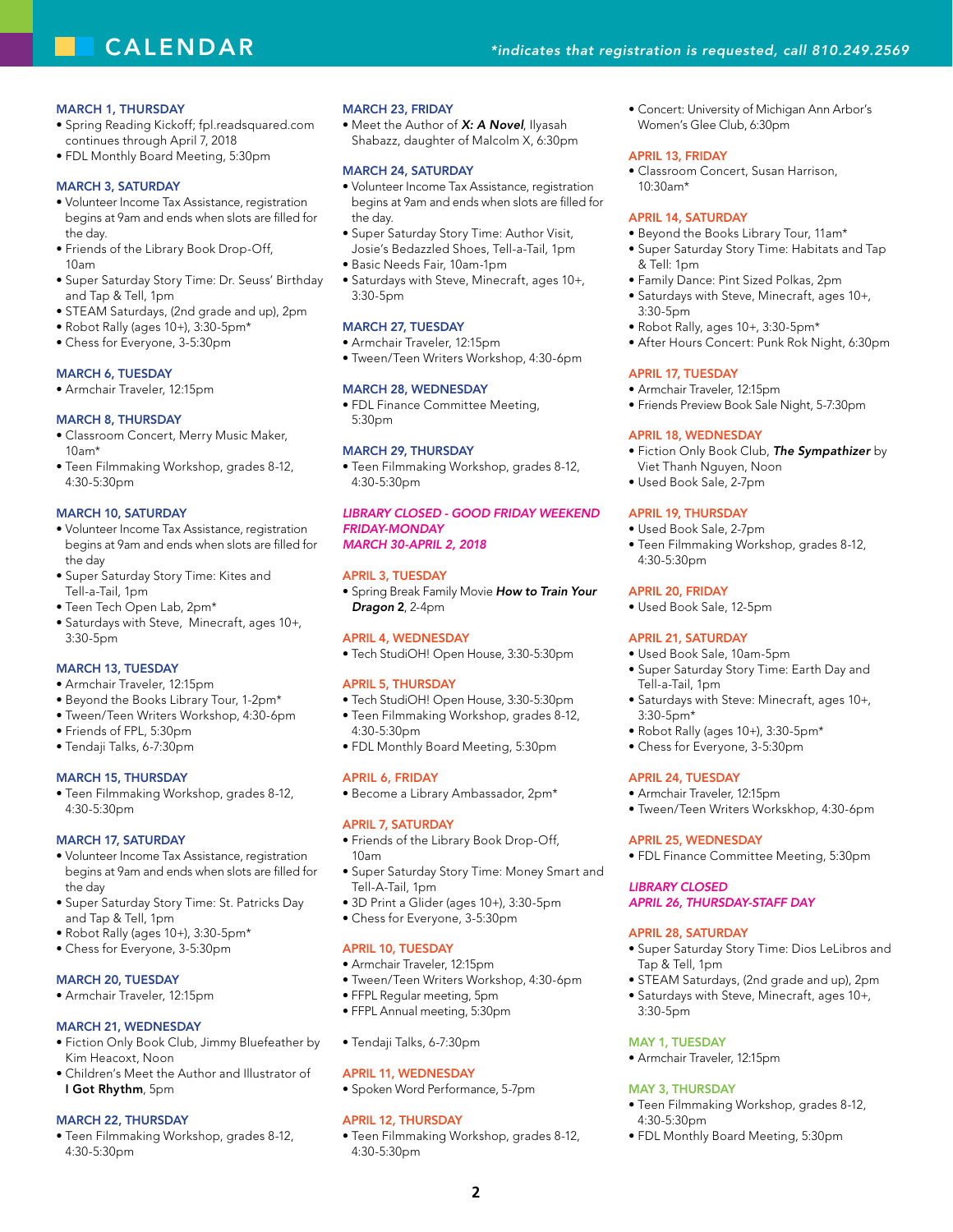# **CHILDREN'S LEARNING PLACE**

### May 4, Friday

• Classroom Concert, Rick Kelley 10:30am\*

### MAY 5, SATURDAY

- Friends of the Library Book Drop-Off, 10am
- Super Saturday, Story Time: Flowers and Tell-a-Tail, 1pm
- Baffling Bill the Magician, 2pm
- Robot Rally (ages 10+), 3:30-5pm\*
- Chess for Everyone, 3-5:30pm

### MAY 8, TUESDAY

- Armchair Traveler, 12:15pm
- Tween/Teen Writers Workshop, 4:30-6pm
- FFPL, 5:30pm
- Tendaji Talks, 6-7:30pm

### MAY 12, SATURDAY

- Beyond the Books Library Tour, 11am\* • Super Saturday Story Time: Mother's Day and
- Tap & Tell, 1pm
- STEAM Saturdays, second grade and up, 2pm
- Chess for Everyone, 3-5:30pm
- Saturdays with Steve, Minecraft, ages 10+, 3:30-5pm
- Robot Rally, ages 10+, 3:30-5pm\*

### MAY 15, TUESDAY

- Armchair Traveler, 12:15pm
- Beyond the Books Library Tour, 1-2pm\*

### MAY 16, WEDNESDAY

• Fiction Only Book Club, *Buttlerfiies in November* by Audur Ava Olafsdottir

### May 18, Friday

• Classroom Concert, David Hall-Marimba Rocks, 10:30am\*

### MAY 19, SATURDAY

- Book Release and signing, *Flint Notables Volume 1: Twenty-Five Remarkable Women,*  1-3pm
- Super Saturday Storytime: Memorial Day and Tell-a-Tail, 1pm
- Jamaican Folktales, 2pm
- Saturdays with Steve, Minecraft, ages 10+, 3:30-5pm\*
- Robot Rally (ages 10+), 3:30-5pm\*
- Chess for Everyone, 3-5:30pm
- After Hours Concert: Tumbao Bravo, 6:30pm

### MAY 22, TUESDAY

- Armchair Traveler, 12:15pm
- Tween/Teen Writers Workshop, 4:30-6pm

May 23, WEdnesday • FDL Finance Committee Meeting, 5:30pm

*Library Closed Memorial Day Weekend - Friday-Monday May 25-May 28,* 

MAY 29, TUESDAY • Armchair Traveler, 12:15pm

# EVERY CHILD READY TO READ:



# Super SATURDAY Story Time

A traditional story time for the family with an emphasis on helping children build reading skills.

# **Story Times, 1pm with Activity Following**

| <b>March 3</b>  | Dr. Seuss Birthday and Tap & Tell |
|-----------------|-----------------------------------|
| March 10        | Kites and Tell-a-Tail             |
| <b>March 17</b> | St. Patrick's Day and Tap & Tell  |
| <b>March 24</b> | <b>Author Visit</b>               |
| <b>April 7</b>  | Money Smart and Tell-a-Tail       |
| <b>April 14</b> | Habitats and Tap & Tell:          |
| <b>April 21</b> | Earth Day and Tell-a-Tail         |
| <b>April 28</b> | Dios de Libros and Tap & Tell     |
| May 5           | Flowers and Tell-a-Tail           |
| <b>May 12</b>   | Mother's Day and Tap & Tell       |
| <b>May 19</b>   | Memorial Day and Tell-a-Tail      |
| <b>May 26</b>   | Library Closed Memorial Day       |
| June 2          | <b>CRAFTS</b>                     |
| June 9          | <b>CRAFTS</b>                     |

Talking  $\star$  Singing  $\star$  Reading  $\star$  Writing  $\star$  Playing

# STEAM SATURDAYS **Estudio H**  $\blacksquare$  2pm second grade and up learn • create • make @ FPL

**March 3: Forensics** March 17: Drop-In and Build April 14: Pint Sized Polka\* April 28: Drop-In and Build May 5: Baffling Bill the Magician\* May 12: Drop-In and Build May 19: Jamaican Folktales\*



REGISTER, CALL 810.249.2569. *\*Concerts sponsored by the AG Bishop Trust*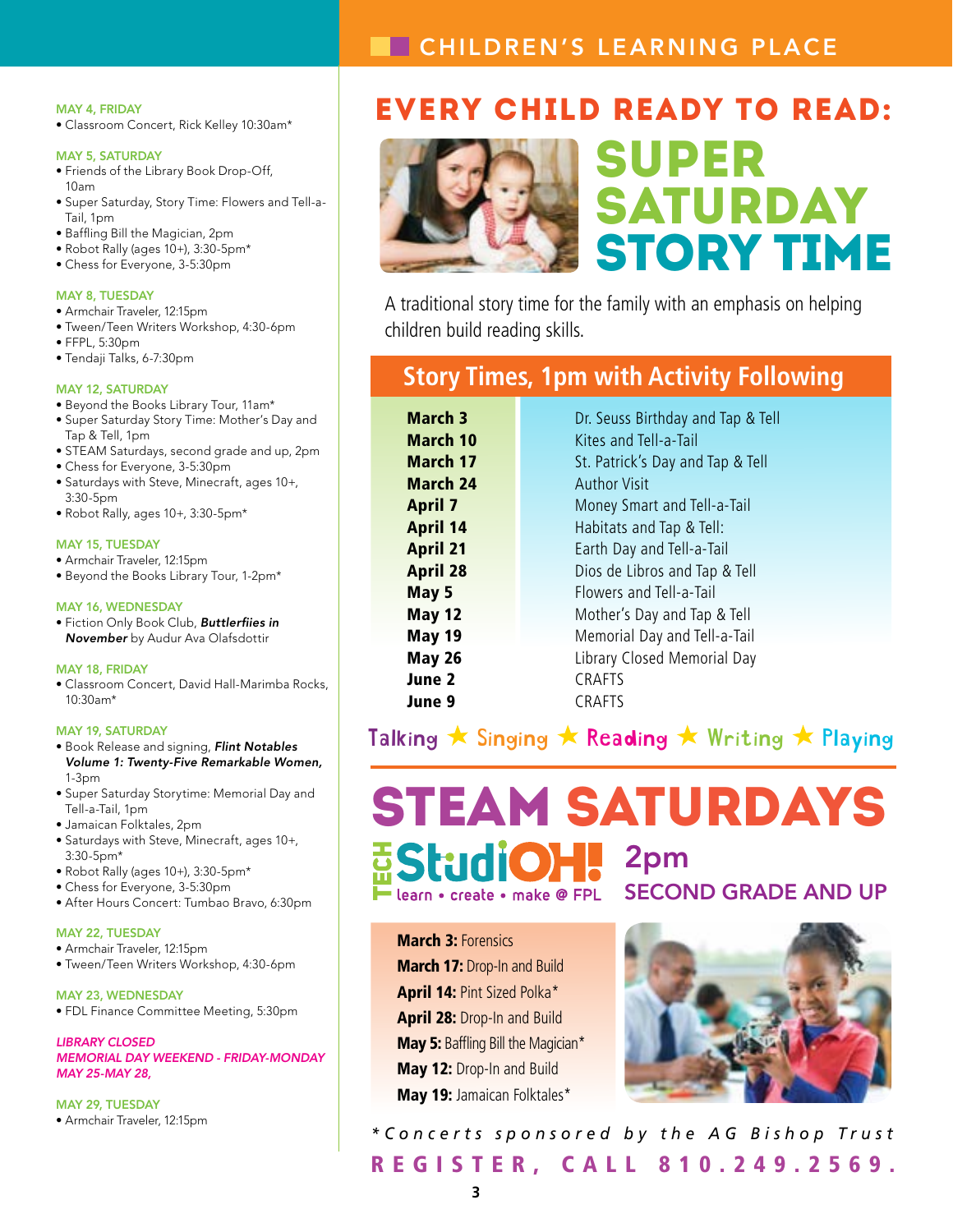# **CHILDREN**



# SPECIAL STORY TIME EVENT! Meet the Author

### **Ready to Read Michigan Book 2018 Celebration Wednesday, March 21, 5pm, GRR**

Families with young children are invited to a special story time to meet the author and illustrator at this event! I Got the Rhythm by Connie Schofield-Morrison and illustrated by Frank Morrison, was selected by the Library of Michigan for the statewide Ready to Read Michigan program which encourages reading aloud regularly to children during the early stages of life (birth up to age 5) as it ensures the development of early literacy skills and instills a love of reading.



*Connie Schofield-Morrison*



*Frank Morrison*

# Spring Reading Challenge –Spring Forward Into Reading!

## **March 1 – April 7, 2018 Children through Teens**

ReadSquared is our online reading challenge software that has fun games and reading missions, plus you can earn reading badges and record the books you read! Register online starting March 1st (fpl.readsquared.com) from home or at the library and participate in the FPL's Spring Forward into Reading Challenge!

### **Rules:**

**Children 0-4:** Read 10 books with the aid of an adult or older sibling to complete the challenge.

Kids 5-12: Kids – Complete 5 tasks with at least 1 book read to complete the challenge.

Teens (13+): Complete three tasks with at least one book combined with reading missions on ReadSquared totaling three activities to complete this challenge.

Prizes will be awarded for all kids and teens completing the Spring Forward into Reading Spring Challenge! Come to the library on Saturday, April 7 to report your reading progress and claim your prize!

Come to the library to learn more or sign up at fpl.readsquared.com to participate!



Museum...Librar

# **Spring Break Family Movie! Tuesday, April 3, 2-4pm**

Calling all dragon fans! Bring your whole family to watch Hiccup and Toothless in the sequel, How to Train Your Dragon 2 and we will provide the popcorn.

**Saturday Family Concerts, 2pm** *Sponsored by the AG Bishop Trust*

> **April 14** – Pint Sized Polkas – Polkas are for everyone who likes to dance!



**May 5** – Baffling Bill the Magician – Get ready for the Summer Reading Challenge

**May 19** – Shani Womack – Feeling the Irie with Ms. Mack – Jamaican Folktales and music

**Meet the authors :**



**Josie's Bedazzled Shoes** *Rescheduled*

# **Saturday, March 24, 1pm**

Meet local authors, **Teresa L. Baker** and **Lydia L. Miles** as they read their children's book Josie's Bedazzled Shoes. Books will be available for sale and signing.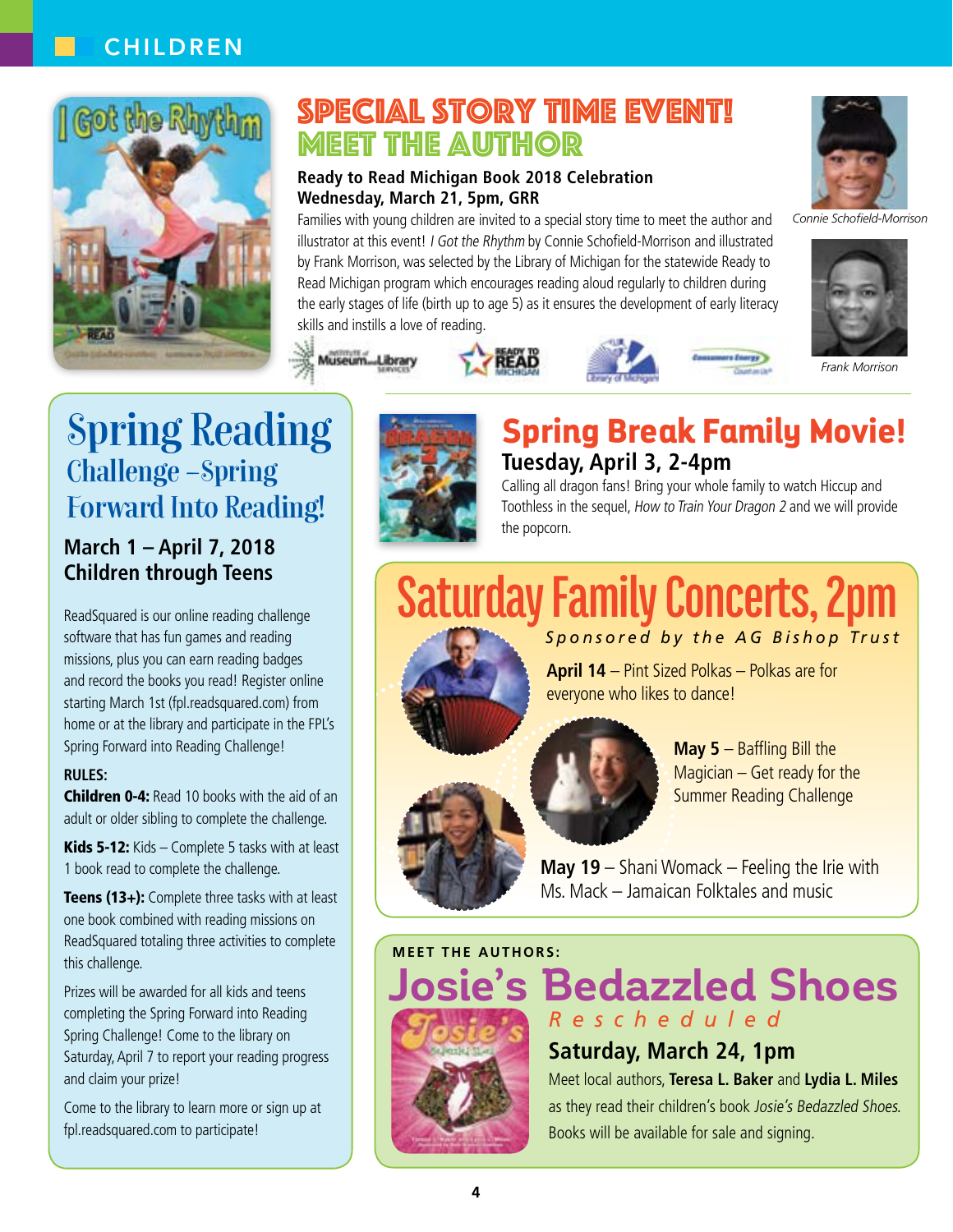# **EStudiOH!** learn • create • make @ FPL

**Grades 8-12, Thursdays 4:30-5:30pm** Join experts from the filmmaking craft as you learn the ins and outs of making films!

# **Free Filmmaking Workshops** March 8 How to Make a Film 15 Writing the Script

- 
- 22 Camera and Lighting
- 29 Camera and Directing

### **APRIL**

- 5 Camera and Recording
- 12 Editing and Sound
- 19 Editing and Compilation

## **MAY**

- Editing and the final Product
- 10 Animation Workshop

*For more information FlintYouthFlimFestival.com*

# Teen Tech Week! - March 4-10

## **Teen Tech Week! - March 4-10**

Enter one of our Teen Tech Week Challenges! (Ages 12-18) Create your own bookmark on any photoshop type software (either 2x6" or 2x7" in size) or design a 3D pencil topper in Tinkercad or another design program. Send photo files or .stl files to edurrett@fpl.info to be printed!

# Teen Tech Open Lab

## **Saturday, March10, 2-3:30pm**

Participate in our Teen Tech Week Challenges; by creating a bookmark using a graphic design software or 3D design and print a pencil topper. Complete the challenges and play with our Raspberry pis and video games in this drop in open tech lab.

# Saturdays with Steve – Minecraft @ FPL

**Saturday, March 10 & 24, April 14 & 28 and May 12 3:30-5pm**



Meet up with fellow Minecraft adventurers to build and survive in unique and exciting worlds. Each meeting will feature different game modes and themes to challenge players of all skill levels. Beginners are welcome too! Call 249.2569 to register. (Ages  $10+$ )

# **ROBOT RALLY**

## **Saturday, March 3 & 17, April 21 and May 5 & 19, 3:30-5pm**



Take control of a robot and learn how to

program its actions through coding with Scratch. Then send it through races, mazes, games and other obstacles! Call 249.2569 to register. (Ages 10+)

# EStudioH! OPEN HOUSE

### **Wednesday & Thursday April 4 & 5, 3:30-5:30pm**

Drop-in and try out our robots, Minecraft, Raspberry Pi, 3D printer and more. Kids 10+. Families welcome!

# 3D Print a Glider

### **Saturday, April 7, 3:30-5pm**

Like paper planes and objects that fly? Interested in 3D design and printing? Learn how to make a glider on a 3D printer using the Tinkercad design program. Call 249.2569 to register. (Ages 10+)

# Schedule your Afterschool Group TO EXPERIENCE EStudioH.

Interested in technology programming as fun activities using computers, tablets and other digital tools for your afterschool or youth group? Contact Rick Dunning, Digital Initiatives Manager, at 810.249.2452 to set up a visit to the library or we can bring a Tech StudiOH! experience to your location.

# **Tween/Teen Writers Workshop (ages 11-17) Tuesday, March 13, 27, April 10, 24 and May 8, 22, 4:30-6pm**

Learn about literature, writing, publishing and critiquing and share your work with teen peers.

Facilitated by Connor Coyne, author and director of Flint's Gothic Funk Press. Drop-in or register at 810.249.2569.

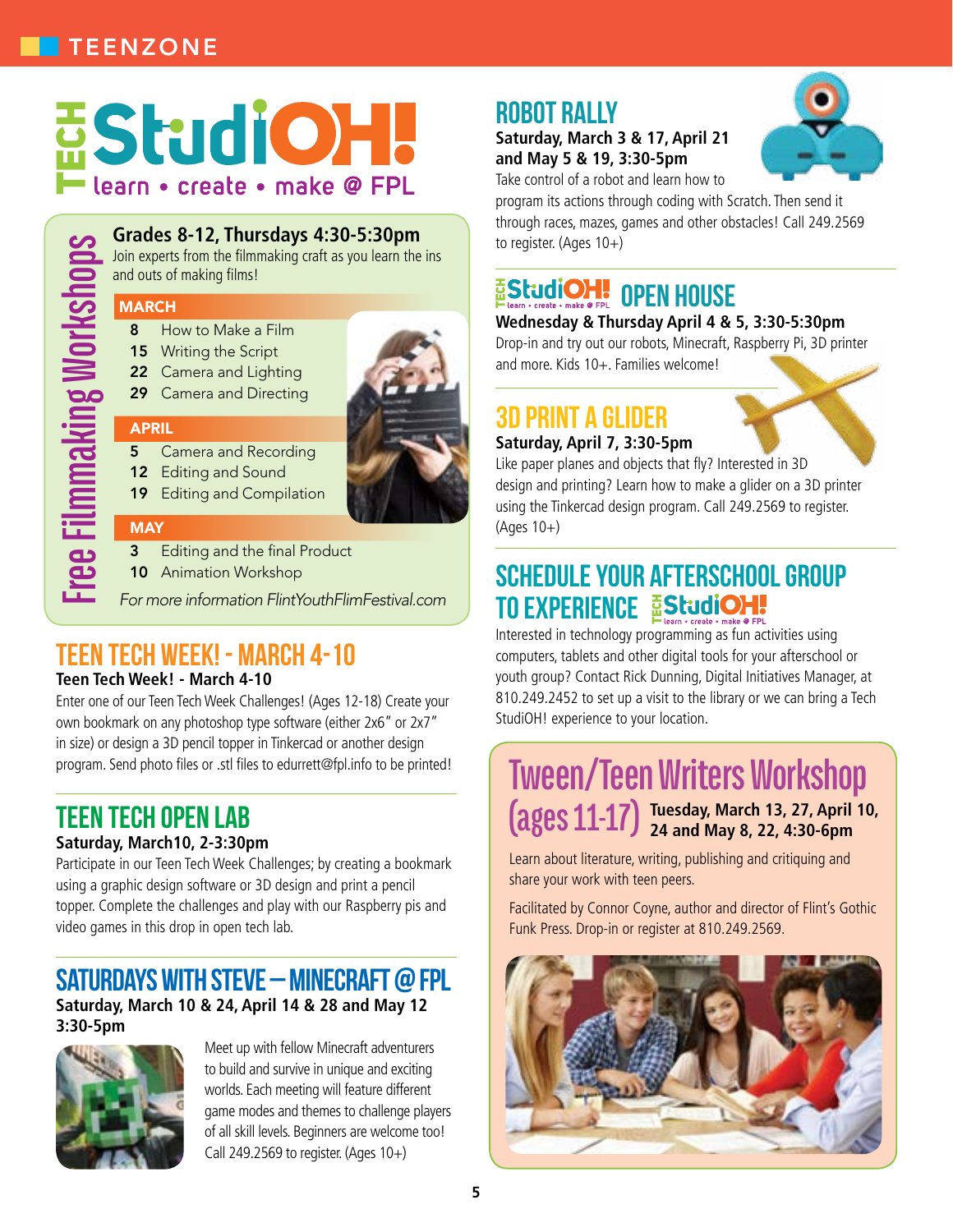

# **Meet the Author: Ilyasah Shabazz – GRR 2017-2018 Great Michigan Read –**

# **Friday, March 23, 6:30pm (after-hours event)**

One title, one state and thousands engaged in literary discussion.

Join us for a discussion of X: A Novel with author Ilyasah Shabazz and moderator, Todd Womack, UM Flint, of the Department of Social Work at this after-hours event as part of the Great Michigan Read at the Library.

Books are available for check-out at the Teen Browsing Desk and in the Library Lobby.



The book explores the Michigan roots of Malcolm X, including the early life experiences, both good and bad, that molded him into one of the most prominent leaders of the twentieth century.

Written by Ilyasah Shabazz, Malcom X's third daughter, and Kekla Magoon, X: A Novel is a

young-adult book with a writing style and message that will appeal to readers of all ages.

This project is funded in part by Michigan Humanities Council, an affiliate of the National Endowment for the Humanities.









# **University of Michigan Women's Glee Club**

### **Thursday, April 12, 6:30pm General Reading Room**

The University of Michigan Women's Glee Club is a choral ensemble representing undergraduate and graduate women from diverse fields across the U of M campus. Composed primarily of non-music majors, WGC gives female students the opportunity to express their love of music through performance, community outreach and travel.

## BOOK RELEASE PARTY

**FLINT NOTABLES Twenty-Five Remarkable Women**

## **Saturday, May 19, 1-3pm**

What do you think these women have in common—Claressa Shields, Margaret McLaren, Dr. Mona Hanna-Attisha, and Maria Smith Stockton? They are all women connected to Flint who are quite remarkable in different ways AND they are among twenty-five women featured in Flint Public LIbrary's new book, Twenty-Five Remarkable Women, the beginning of a series on Flint Notables. Join us for a book release party and signing to meet some of these remarkable women and hear more about the rich historical collections at the library, one of our core missions. We guarantee you will be inspired by these women and their stories.

# Saturday Night After-Hours at the Library: Punk Rock Night

## **Saturday, April 14, 6:30pm**

Join the Flint Public Library in welcoming punk rock to the library. Come see sets from some of the most exciting upcoming local and national touring bands as they sing their hearts out over live guitars, drums, and bass. Loud music makes everything better! All ages welcome.

# Tumbao Bravo

# **Saturday, May 19, 6:30pm**

Rhythms of Cuba with Tumbao Bravo, presents the authentic rhythms of Cuba with rich jazz harmonies. Very upbeat and exciting. Includes discussion of life on the island and the origin of the rhythms by members of the band.

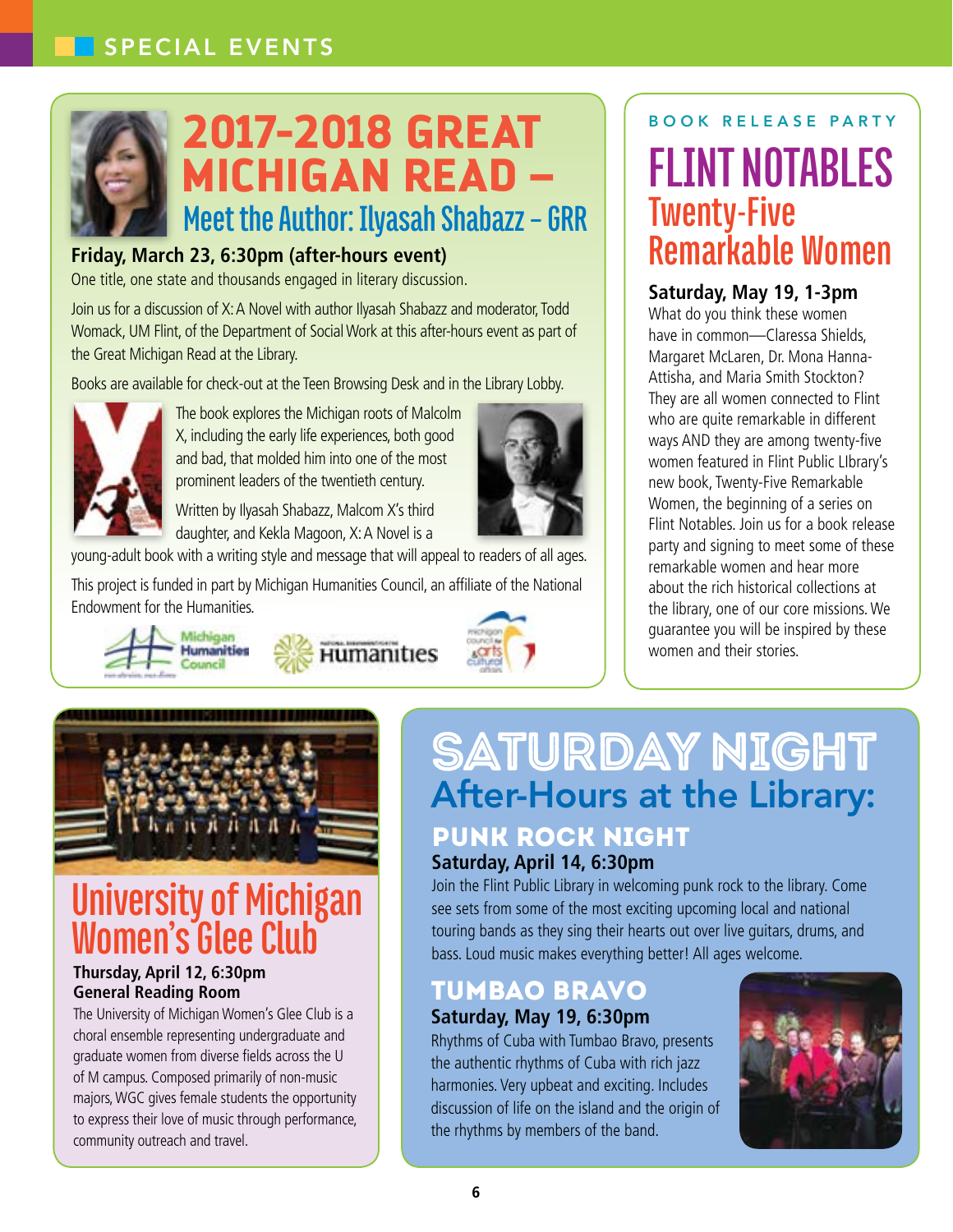# **Fiction Only Book Club**

## **March 21, 12pm**

Jimmy Bluefeather by Kim Heacox A novel set in Southeast Alaska about the last living canoe carver in his village, and his grandson.

# **April 18, 12pm**





The Sympathizer by Viet Thanh Nguyen The winner of the 2016 Pulitzer Prize for Fiction. The Sympathizer follows a Viet Cong agent as he spies on a South Vietnamese army general and his compatriots in 1975 Los Angeles.

## **May 16**

Butterflies in November by Audur Ava Olafsdottir After unexpectedly becoming the temporary guardian of her best friend's hearingimpaired son, a young woman, embarks on a spontaneous, transformative road trip across Iceland.



**BUTTERFLIER NOVEMBER** 

## **ARMCHAIR TRAVELER**

**Tuesdays at 12:15pm**

Take a visual vacation. See a travelogue film!



# Tendaji Talks

Join us for monthly discussions, 6pm on issues of community, diversity and racisim.

**March 13:** This is My Story – Hope, Healing and Love, Kenyetta Dotson **April 10:** Food Deserts and Racism, Vanessa Marr, Ph.D and panel **May 8:** Northern Migration of My Family from the South, Clara Blakely

# Beyond the Books Library Tour

## **Tuesday, March 13, 1-2pm, Saturday, April 14, 11am-Noon, Tuesday, May 15, 1-2pm**

Join us on the tour to get to know your library beyond the books! Your library is doing amazing things to leverage the resources and meet needs in this community. Please call 810.249.2569 or email: askus@fpl.info for more information.

# Chess for Everyone!

**3-5:30pm, March 3 and 17, April 7 and 21, May 5 and 19**





# **Volunteer Income Tax** Assistance (VITA)

# **Main Library, Lower Level Meeting Room March 3, 10, 17, 24, 2018**

Registration begins at 9am and ends when slots are full. VITA volunteers will provide income tax assistance to those with low to moderate incomes (\$50,000 or less) filing 2017 tax returns. (No itemized deductions, business income [self-employed], or capital gains transactions.)

Bring proof of income (W-2, 1099, SSI benefits), proof of identity (driver's license or state identification), and proof of Social Security number (Social Security card preferred) for every family member being claimed.

Homeowners MUST bring their 2017 property tax statements for BOTH winter and summer property taxes to claim the property tax credit.

Those who purchased health insurance through the Healthcare Marketplace and received advanced premium payments MUST bring Form 1095-A.

# **Become a Library AmbassaDor Friday, April 6, 2pm**

We need you! Learn how to become a volunteer Library Outreach Ambassador—Take a behind the scenes tour of the library and join us in the community to help spread the word about our diverse programs and resources for all ages. Register at 249.2044.